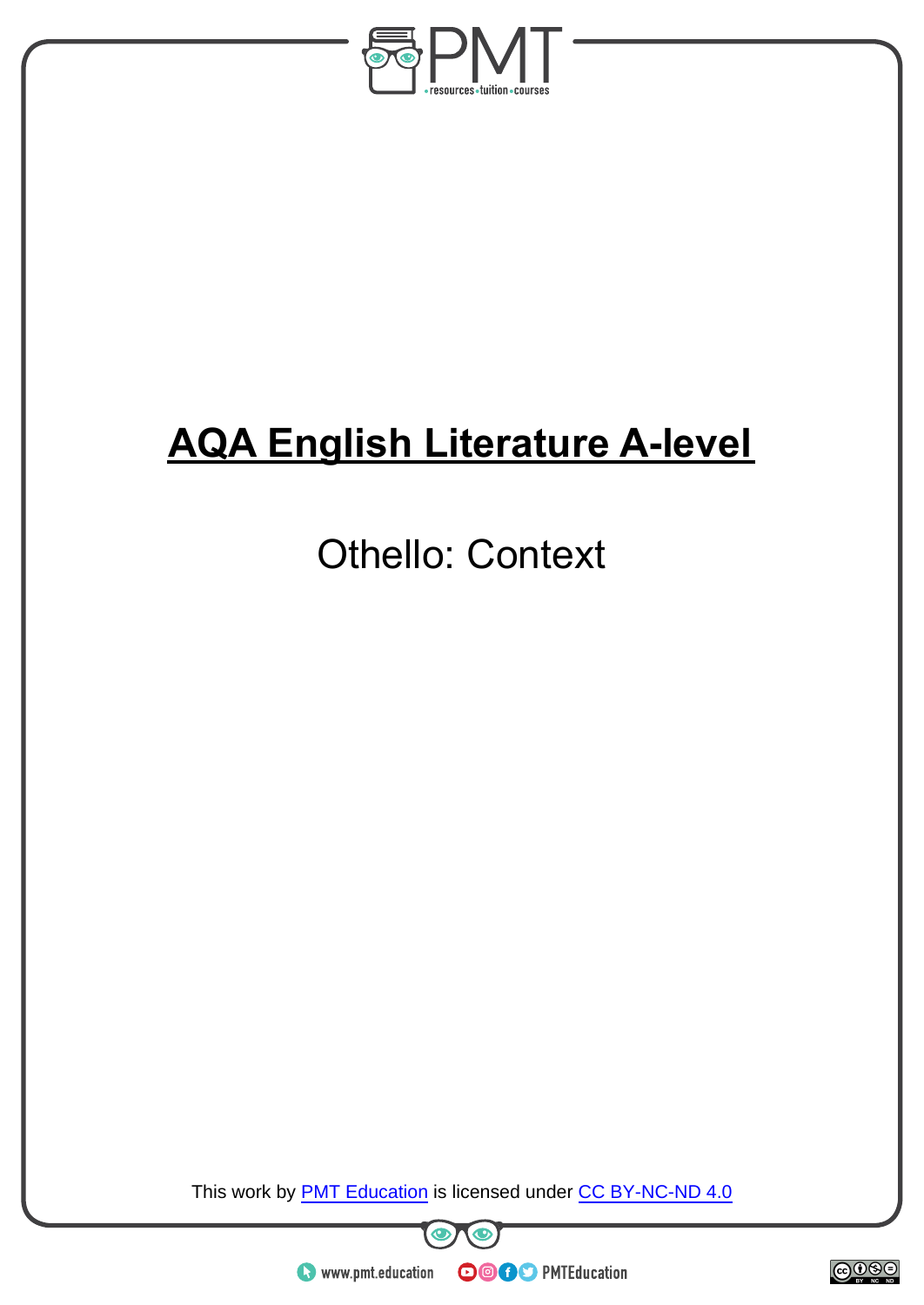

#### **What does context mean for your exam?**

#### **AO3**

Writing about **context** and **background information** is the third of your five assessment objectives. Across the two papers, it counts for approximately **24%** of the marks so is not to be overlooked. Examiners are looking for you to demonstrate an "**understanding** of the **significance** and **influence** of the contexts in which literary texts are written and received", i.e. the **relationship between the ideas** in the text and the **context** in which it was written.

Context can be a variety of different factors, including:

- Details about the **author's background** and **life**.
- The **historical context** in which they lived and wrote, and (if it is different) the historical context in which the text is set.
- How the text was **received** when it was first published or performed.
- **Literary contexts**, for example which **genre(s)** the author uses in the text. In *Othello* you could consider Shakespeare's use of **Greek tragedy**.
- The contexts in which a text is engaged with by **different audiences** through the ages. This can be especially useful for Shakespeare's plays, which are more than 400 years old. For example, the Victorians would have had a different opinion compared to contemporary audiences
- Performance history (for a play), for example how it would have been first staged, and various different performances through to the present day.

Context is assessed **throughout the paper**. It is important that you have a thorough knowledge of a text's context in order to understand it fully. This is especially true of Shakespeare's plays, which were written in the **late 16th** and **early 17th centuries**, a time very different to our own. It is important to understand what Shakespeare's original audience would have known or been thinking about as they watched the play, as these are the people for whom he was writing. This will give you a **subtler understanding** of the text, and allow you to make sense of some of the references within it.

#### **AO3 Tip**

The most important thing to remember about context in your exam essay is that it needs to be directly relevant, rather than 'bolted-on' to the end of a paragraph or essay. You should include relevant context throughout to illustrate and develop your answer to the question. The examiner doesn't want to read everything you know about Shakespeare and Jacobean England!

**OOOO** PMTEducation

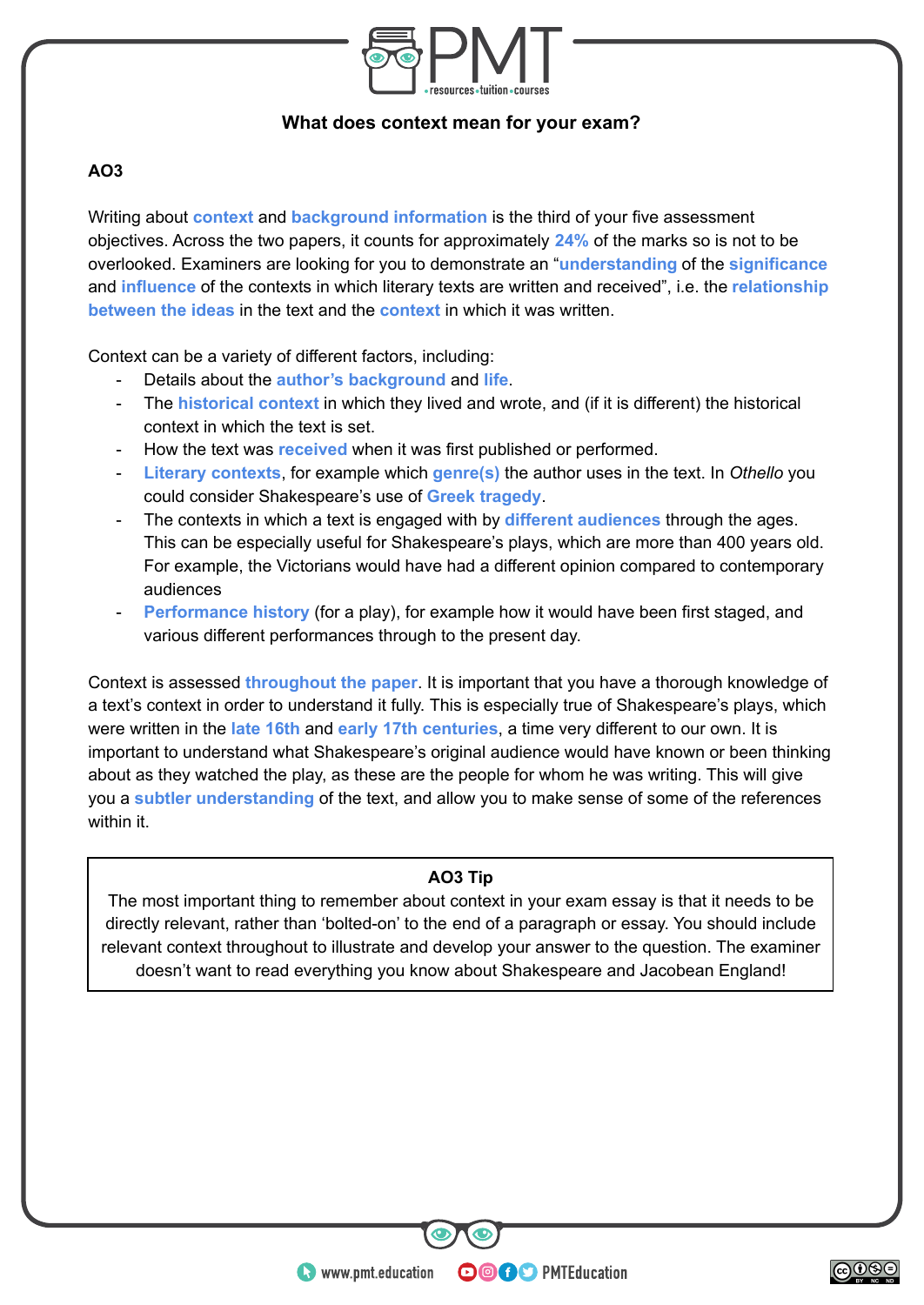

### **Background Information**

#### **Shakespeare's Life**

Shakespeare is widely thought of as England's **most famous playwright** and poet ever to have lived. But despite his **global reputation** and **influence** on writing and culture around the world, relatively little is known about his background and personal life. He was born in **April 1564** in **Stratford-Upon-Avon** (his birthday is celebrated on the 23rd April, although the exact date is unknown) to glove-maker John Shakespeare and his wife, Mary. He would have attended the **grammar school** in his borough, where he would have learned **Latin**, and read some classical writers such as **Virgil** and **Ovid**, and studied some **drama**. We can see the influence of these writers in his plays and sonnets. When he was 18, he married Anne Hathaway, a woman from a nearby village. He died in 1616, also on 23rd April, aged 52.

We know that, at some unknown point, he went to **London** and had garnered a reputation as an established playwright by 1592. He wrote his plays for the acting troupe the **Lord Chamberlain's Men** (later the **King's Men** when their patron became King James I) and their leading actor **Richard Burbage**. He stayed with and wrote for this troupe for nearly 20 years.His plays are generally divided up into 3 genres: **Histories** (e.g. *Henry V*), **Tragedies** (e.g. *Othello*), and **Comedies** (e.g. *A Midsummer Night's Dream*). The first recorded performance of *Othello* was in **1604**, and it is generally thought that it was written in **1603**.

#### **The Renaissance Period**

Theatre performances were a **very popular** form of entertainment in the late Elizabethan / early Jacobean periods, and **Elizabeth I** herself was a generous **patron**. Shakespeare's company was often invited to perform at court for her in the 1590s.

Shakespeare was writing during the **English Renaissance** period, which lasted from the 15th through to the mid-17th century. The Renaissance was a **cultural movement** which saw the flourishing of **Latin** and **Ancient Greek philosophies** and knowledge in Western Europe. Shakespeare draws on Renaissance ideas in his work. For example, he draws on **Greek** and **Roman classical writing** in his use of **genre** and **references**, and he explores the **psychology** of his characters in depth (this was also typical of the Renaissance period). The flourishing of literature and culture can also be seen in the very **vocabulary** of Shakespeare's writing: Many words and phrases are recorded in writing for the first time in Shakespeare's works. Although this does not necessarily mean that he coined these phrases himself, it does demonstrate the **development** and **flourishing of language** in this period.

#### **Shakespeare's sources for** *Othello*

Despite Shakespeare's fame as a playwright, he drew a lot of the inspiration for the plots of his work from older sources. The main story of *Othello* comes from *Gli Hecatommithi* by **Cinthio**, a collection of short stories written in **Italian** and first published in **1565**. It tells the story of **Disdemona** (the only named character) and a Moor captain. In this version, the Moor's Ensign falls in love with Disdemona and, when she rejects him, plots to tell the Moor that she has cheated

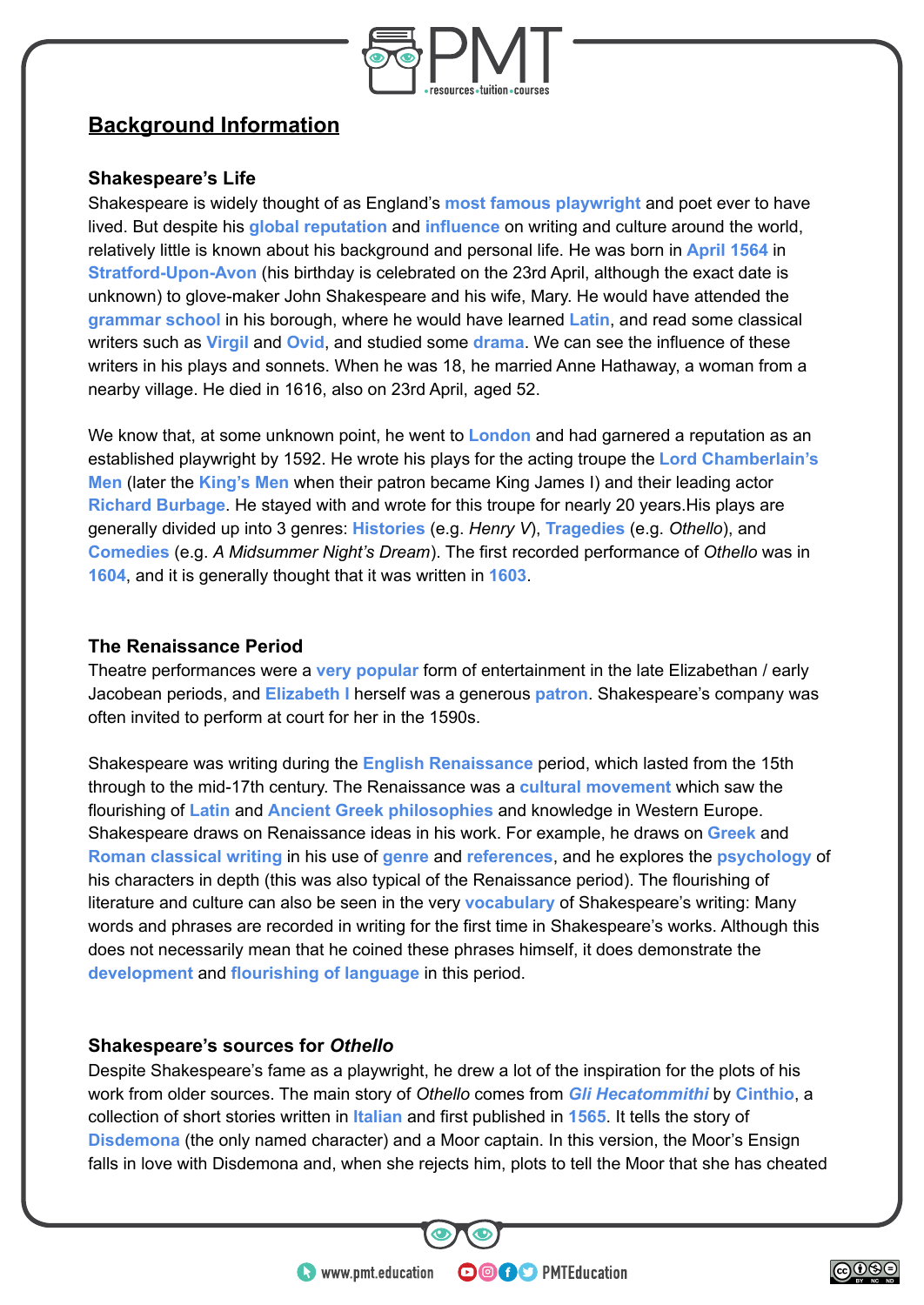

on him with the Corporal. The plot proceeds very similarly to that in Shakespeare's *Othello*, until in Cinthio's version the Moor kills Disdemona by beating her with a sand-filled stocking. The Moor and the Ensign turn on each other, and the former is tortured and then killed by Disdemona's relatives.

#### What does this say about Shakespeare's *Othello*?

You should consider which aspects of the story Shakespeare uses directly, and which he alters or adds in. We can conclude that the aspects Shakespeare adds in or alters are of **key importance**, and this could be very useful as **contextual evidence** in your essays. Shakespeare's Iago is far more **ambiguous**, and therefore seems more **evil**, than Cinthio's Ensign. Shakespeare gives more time to **Iago's soliloquies**, and although we never truly know his **motives**, it is clear that Shakespeare intended for Iago to be **bloodthirsty** and **merciless** for seemingly little reason.

Shakespeare fleshes out the plot by adding more **characters**, including **Brabantio** and **Roderigo**. The addition of Brabantio adds more **depth** to Othello's situation: Desdemona's father being entirely opposed to their marriage offers us another reason for Othello's **insecurities**, and a potential reason why he so easily succumbs to Iago's manipulations. The addition of Roderigo, on the other hand, adds more **depth** to Iago's character. It is another character for him to **manipulate**, and so we have a greater impression of Iago's **web of authority**, and the extent to which he will go to ruin Othello.

#### **Textual history: different versions of the same play**

The **First Folio** was published in **1623**, seven years after Shakespeare's death. It is a collection of **36** of his works, compiled by two of his friends, John Heminges and Henry Condell. Prior to this, some of Shakespeare's plays had been published in **quartos**, cheaper individual editions. However, not all of Shakespeare's plays were published individually and, without the First Folio, approximately half of them would have been lost.

You don't need to know a lot of contextual information about the different editions of the texts, but it is worth bearing in mind that **two separate versions** of *Othello* exist. The Folio edition is about **160 lines longer**, and we do not know why this discrepancy exists. Most editions that we read today follow the Folio version, although you may see notes in your copy of the text that points out where there is a difference with the Quarto edition.

#### **Production history**

Although Shakespeare's plays were enjoyed by **high society**, including the **monarch**, they were watched and loved by the **working classes** as well. At the **Globe Theatre** in London, those who could not afford a seat would pay one penny to stand in the pit of the theatre; these audience members are known as **'the groundlings'**. Whilst we read and understand Shakespeare from a **critical** and **academic** perspective, it's important to remember that the plays were primarily written to be watched and enjoyed by all.

Often, Shakespeare's plays feature a **comedic subplot** which would include **bawdy** and **crude jokes**, intended to entertain the groundlings and the lesser-educated audience members. These

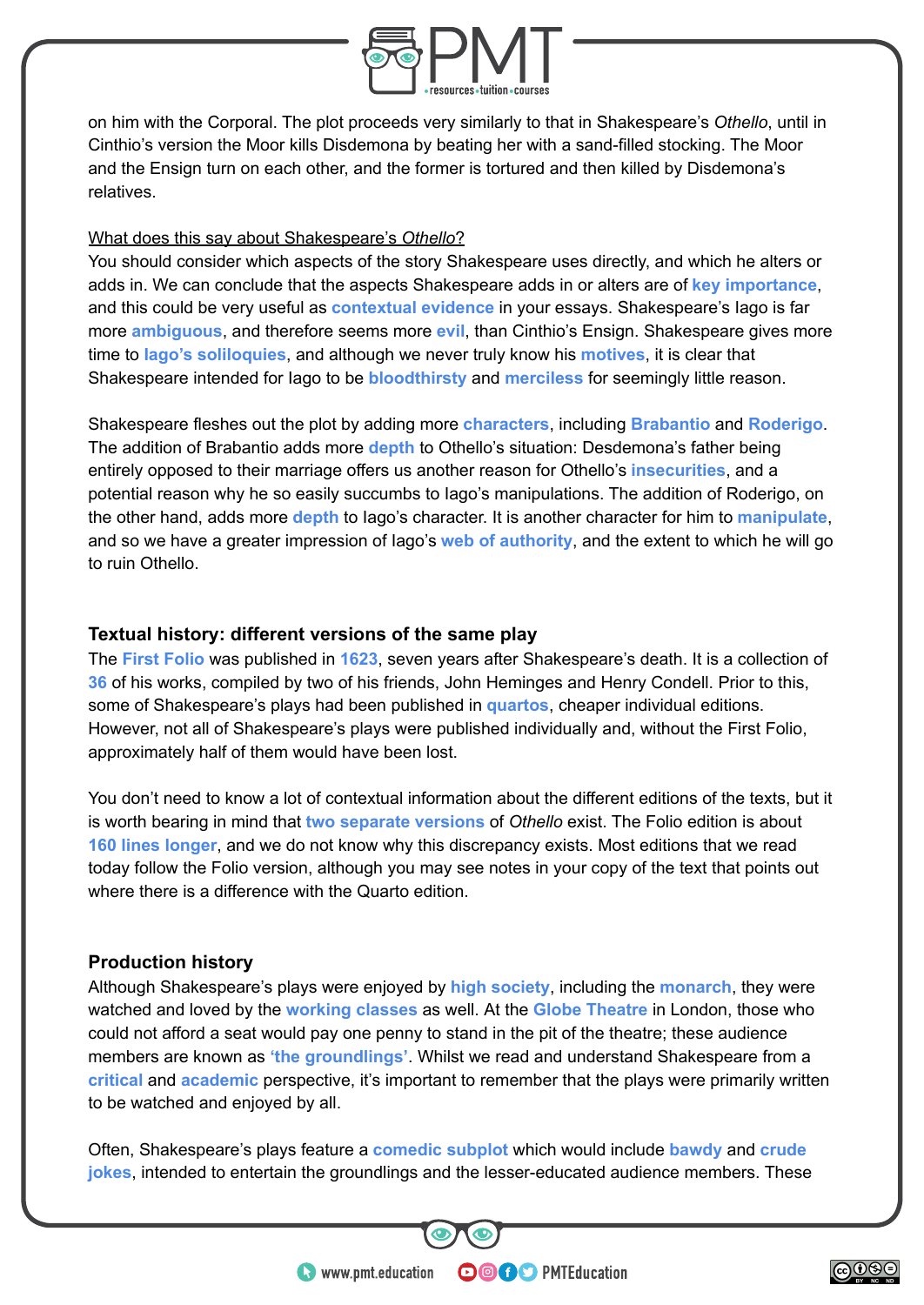

scenes can also serve to **mimic** and **undermine** the main plot, and provide some **comic relief** from the main plot's intensity. However, this is not the case in *Othello* as the play remains **sombre** throughout, with an **intense focus** on Iago's evil manipulations and Othello's subsequent breakdown.

The first recorded performance of *Othello* was in **1604** at the **Banqueting House**, James I's London palace. It would also have been performed at the open-air Globe Theatre. There is a record of the play being performed by Shakespeare's company, **the King's Men**, in **1612** at the **wedding** of Princess Elizabeth (daughter of James I) and Frederick V. of Whilst little is known about the initial reception of the play, the fact that it was performed at this important wedding is a testament to its **popularity** and **success**.

The cast would have been entirely **male**, including the female roles which were played by **young boys**. The role of Othello was almost undoubtedly first played by **Richard Burbage**, the leading actor in Shakespeare's company. He would have performed in **black make-up** and a **wig** made of black lambswool. **Ira Aldridge** is the only actor of **African heritage** to have played Othello in Europe in the 19th century, and he did so several times. Otherwise, the role was taken by **white men** in make-up, for example in the early 19th century, English actor **Edmund Kean** took on the role wearing light brown make-up, suggesting an interpretation of Othello as **North African**. Only in the **20th century** and onwards did black actors more commonly take up the role, and that remains the case today.

The fact that the role of Othello, a character of **African origin**, was written by a **white Jacobean Englishman** for another white Englishman to portray wearing black make-up alters our perception of race in the play. This **undermines** the **credibility** of Othello's characterisation, and we question to what extent he is a **stereotype** of a Moor, or whether he is a depiction of a genuine black man. We do not know if Shakespeare knew any black or African people, or what stereotypes he and his audience believed about people of African descent. This can be an important factor for actors considering taking on the role today. **Hugh Quarshie**, who played Othello in the RSC's 2015 production, initially expressed his **hesitancy** about the role. He questioned whether he should "accept that a play written over 400 years ago by a white Englishman for another white Englishman in blackface make-up is an **authoritative** and **credible profile** of a **genuine black man**" [\('Playing](https://www.bl.uk/shakespeare/articles/playing-othello) [Othello', British Library](https://www.bl.uk/shakespeare/articles/playing-othello)).

By the 21st century, there had been several different global takes on *Othello*. Indian director **Vishal Bhardwaj** produced a **Bollywood** version titled *Omkara* in 2006, which is set in Western Uttar Pradesh. By transposing the play to an Indian setting, Bhardwaj was able to explore **colourism**, the **caste-system**, and **cultural** and **religious** differences in India. Othello and Desdemona are both Indian, but Desdemona is light-skinned whereas Othello is darker. White actor **Patrick Stewart** played Othello in an otherwise **all-black performance** in the United States in 1997. This version allows us to think about the text as a play about **outsiders** and **cultural difference**, rather than specifically **anti-blackness**. These different international adaptations of Shakespeare's text allow us to see it from **different perspectives** and in a new light.

**OOOO** PMTEducation

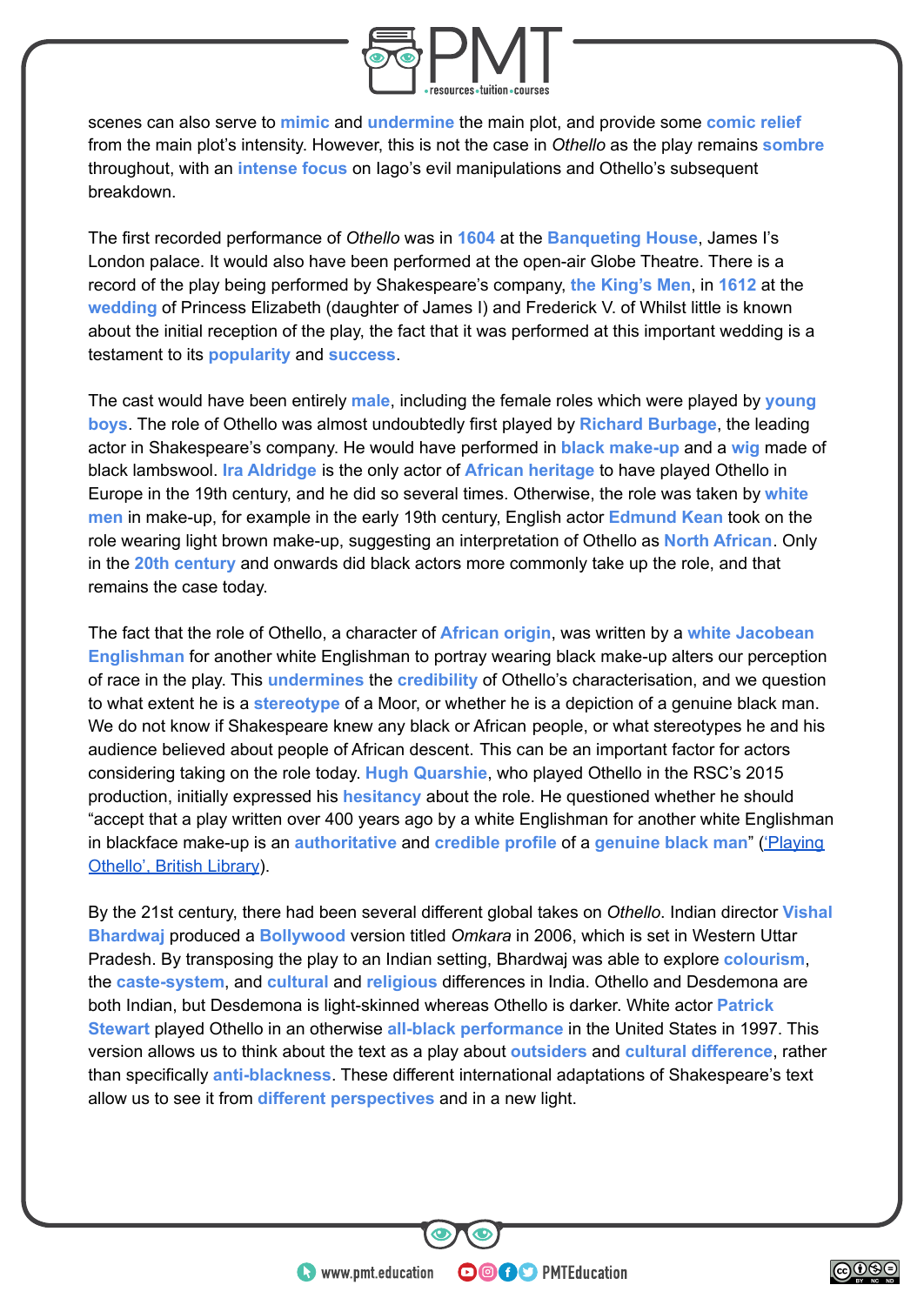

#### **Setting**

*Othello* begins in **Venice**, but by Act II the action has moved to a Venetian war outpost in Cyprus. In England in the 16th and 17th centuries, Venice had a reputation as a **cosmopolitan** and **diverse** city, full of **wealth** and **political stability**.

Venice was a rare example of a **contemporary republican government** for Shakespeare's original audience. The **Republic** style was a **continuation** of the **Ancient Roman** tradition. There was a fascination among Renaissance viewers with the republic. This is because the end of the Tudor era was rapidly approaching and there was no indication of who would succeed the **heirless Elizabeth I**, so there was widespread interest in Elizabethan England with potential **alternative forms of rule**, and the successful and unique Republic of Venice therefore caught general public attention.

Venice was also known for the **diversity** of its population: it was home to people from a variety of **cultural** and **ethnic backgrounds**, including those like Othello who had **immigrated** and adopted Venetian (and Christian) values. It was a place bustling with **trade** and **opportunity**; although several **Ottoman-Venetian Wars** raged throughout the 16th century (one of which is the backdrop of *Othello*), there was still trade and cultural exchange between the Venetians and the Turks. This was another reason for Western European fascination with Venice: it was **geographically familiar**, being situated in Europe, but also **exotic** as it had close trading ties with North Africa and the Middle East.

In the minds of Shakespeare's English audience, Venice was therefore a place simultaneously associated with **exotic excitement** and **dangerous otherworldliness**. It seems **alluring** and almost **mystical** in its exoticism, but also a place on the **edge of 'civilisation'** and therefore something to be feared. We see this attitude in *Othello* as well, especially in Shakespeare's treatment of his protagonist. On the one hand, Iago uses **anti-black derogatory language** to describe him, but the white Venetian characters are also very intrigued by him and his backstory. I

Desdemona in particular listens **"with greedy ear"** to Othello's speech in Act I Scene III, in which he details **"the story of my life"**. Othello repeatedly told the story of his past to Brabantio. Although the Venetians seem to **hate** and **fear** Othello, they are simultaneously **fascinated** by his backstory and **'exotic'** upbringing and experiences.

#### Why did Shakespeare set *Othello* abroad?

Venice is therefore a place which is both **familiar** and **exotic**, and in this respect it is an ideal setting onto which **English anxieties** and **preoccupations** can be **projected** and **explored**. Literary critic Andrew Hadfield called Venice "a critical utopian space", a seemingly ideal society where tensions are brewing beneath the surface ('Republicanism' in *[The Oxford Handbook of](https://books.google.co.uk/books?id=DkBoAgAAQBAJ&dq=%22a+critical+utopian+space%22+shakespeare) [Shakespeare](https://books.google.co.uk/books?id=DkBoAgAAQBAJ&dq=%22a+critical+utopian+space%22+shakespeare)*, 2012). This is certainly true: Othello is a senior military officer, so on paper is happy and successful despite being an **outsider**, but he is also the subject of **hate** from Brabantio and Iago. The **racism** and **fear** of outsiders that we witness in the play, such as Iago's derogatory language, is most likely a reflection of English fears and behaviours, as well as those of the Venetians.

**OOOO** PMTEducation

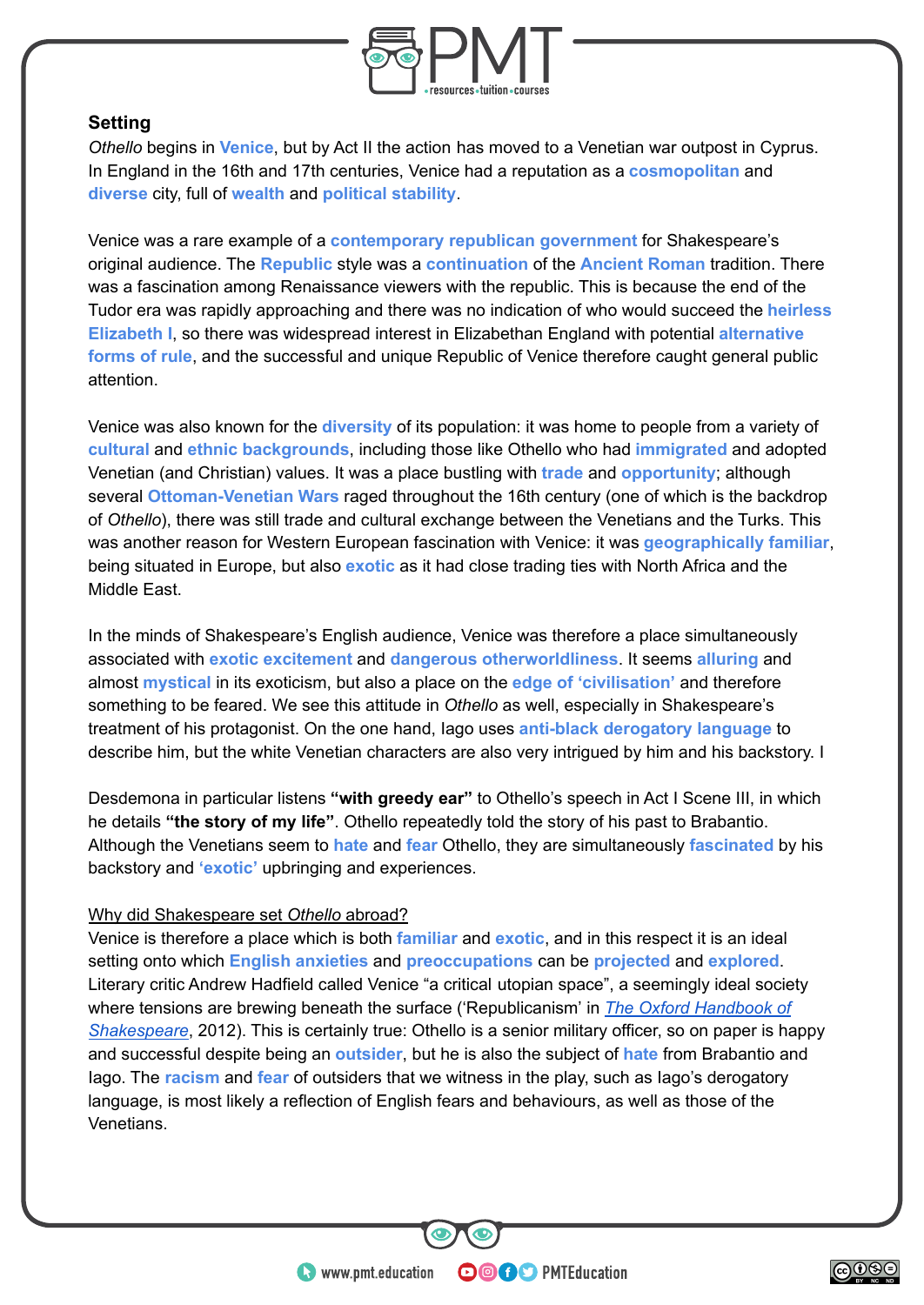

Despite the fact that *Othello* features a set of Venetian characters, much of the play's action is actually set in **Cyprus**, at a **war outpost**. This setting is even further removed from the English audience, both **geographically** and **symbolically**. Whilst Venice sat at the **edge of 'civilisation'**, Cyprus was even more **unknown**, therefore more **dangerous**, and closer to the **Arab** and **Turkish** world. The further the play is removed from Western Europe, the more civilisation and honour break down.

#### **Race**

Our exploration of setting leads on to a discussion of **race** and **otherness**. Shakespeare uses Venice as a space in which he can explore the concerns and preoccupations of his own society, including **interracial** and **intercultural encounters**. For example, we can assume that the white Venetians' treatment of Othello would have mirrored English people's behaviour.

There are **records** of some Africans living in England during the sixteenth and seventeenth centuries, for example a **trumpeter** at the **court** of **Henry VII** who is pictured on the **Westminster Tournament Roll** of **1511**. Shakespeare (and his audience) therefore could have known some black people, although we are unsure whether he did or not. Although there were people of colour living in Tudor England, they were a very **small minority** and for the most part their lives and stories are **unknown**.

It is not possible to define Othello's race for certain, and it is questionable if this is something we should be attempting to do. Although today we might assume that the term **'Moor'** refers to an **Arab** inhabitant of **North Africa**, in Shakespearean England the term had numerous definitions and could also describe people from any region in Africa. In some senses, pinning down Othello's specific race is unimportant. His **precise origins** do not matter to the other characters: they are aware of his **Otherness**, and the very fact that he is not white and European is enough to set him fully apart from them.

He is repeatedly described as **black** throughout the play, most often by Iago. Remember that to Shakespeare's audience this does not necessarily mean he is of sub-Saharan African origin; to them, his blackness simply means that he is not white. In the 16th and 17th centuries, black could refer to both **morality** and **race**; white stood for **purity** and **innocence**, and black was the **antithesis**. For example, the quote **"when devils will the blackest sins put on"** (Act II Scene III) explicitly confirms the association in the audience's mind between morality and blackness because the very worst sins are the very **"blackest"**. This association of **blackness with evil** is one reason why Othello and his 'otherness' are feared by white Venetian society.

Iago's references to Othello's blackness are therefore loaded with **moral undertones**: as well as describing his physical appearance, he is also calling him **evil**. Even the Duke of Venice defends Othello's marriage to Desdemona by saying **"Your son in law is far more fair than black"** (Act I Scene III). On the one hand, this suggests that the Duke has to **look past** Othello's **colour** in order to describe him as a good, moral person - he behaves as if he were **"fair"**, i.e. white. This quote also indicates the constant **conflation** of **blackness** and **evil** that Shakespeare's audience as well as his characters would have assumed.

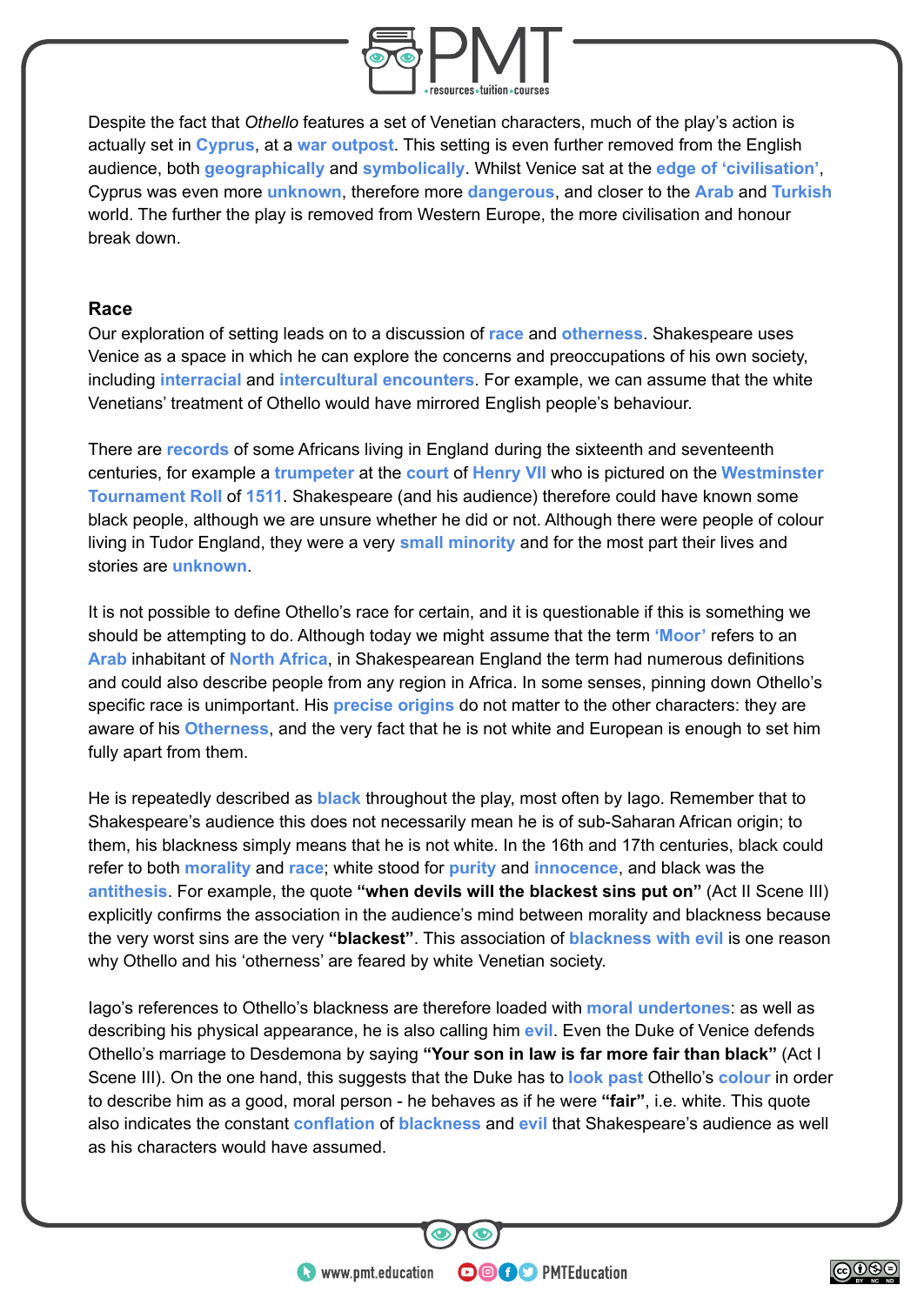

Othello is treated with a mixture of **respect**, **fear**, and **fascination** and this all plays into his race. Despite the fact that he is **respected** as a **military leader**, he is ultimately **purged** from the white European society to which he only ever partially belonged. But as an **ethnic minority**, Othello is also a source of **fascination** for the European characters. This is most strongly seen in his speech when he recounts his backstory in Act I Scene III: everyone **eagerly** listens to the story of **faraway** and **unknown** places.

#### **Dramatic context**

We should also consider how Moors and people of colour were generally depicted **on-stage** in the Elizabethan and Jacobean periods, and to what extent the characterisation of Othello conforms to or contrasts this.

The general dramatic convention was that Moors were **menaces** intent on **destruction**, and when they appeared on stage it was seen as a **threat** to the **moral**, **social**, and **political** order. We see this in the character of **Aaron**, a Moor in Shakespeare's *Titus Andronicus*. Aaron is a force of **pure evil** who takes pleasure in causing **pain** and **suffering**. He confesses **"Tut, I have done a thousand dreadful things / As willingly as one would kill a fly, / And nothing grieves me heartily indeed / But that I cannot do ten thousand more"** (*Titus Andronicus*, Act V Scene I). He is a **caricature** of **remorseless evil**, almost comically so in the **extremity** of his characterisation. This is, however, a **typical depiction** of Moors on the **Elizabethan stage**.

Othello's character is clearly starkly different from this: he is the play's **protagonist**, and initially is a **noble** and **honourable** man. In some ways Shakespeare's characterisation of him certainly contrasts a stereotypical depiction. However, we can still see **echoes** of this typical characterisation of a Moor in Othello, for example when he very quickly succumbs to a **jealous rage**, and ultimately **murders** his innocent, white, and pure European wife. It is up to you to decide and argue how you think Shakespeare characterises Othello: is he a noble man who is reasonably led astray by Iago's manipulations, or does he succumb to jealousy too easily because Shakespeare in part follows the typical characterisation of a Moor on the Elizabethan stage?

#### **Religion: Christianity and Islam**

*Othello* explores the relationship between **Christians** and **Muslims** in the **late 16th century**. It is set against the backdrop of the ongoing **wars** between the **Christian Republic of Venice** and the **Muslim Ottoman Empire** which raged throughout the 16th century and this is another key aspect of the play's religious elements.

We are informed at the beginning of Act II that the Turkish fleet has been destroved by a storm, and so the Venetian forces have been successful. Shakespeare's source material for *Othello* was set in Florence rather than Venice / Cyprus, so his decision to set the play specifically during these wars was deliberate. This **religious conflict** is an important background to a play whose protagonist is a **convert** to Christianity from Islam. The wars are a subtle **reminder** of the **conflict** between Christians and Muslims, and yet another reminder of how Othello stands **apart** from his society. Although his fighting against the Ottoman Empire indicates his **dedication** to Christianity,

**OOOO** PMTEducation

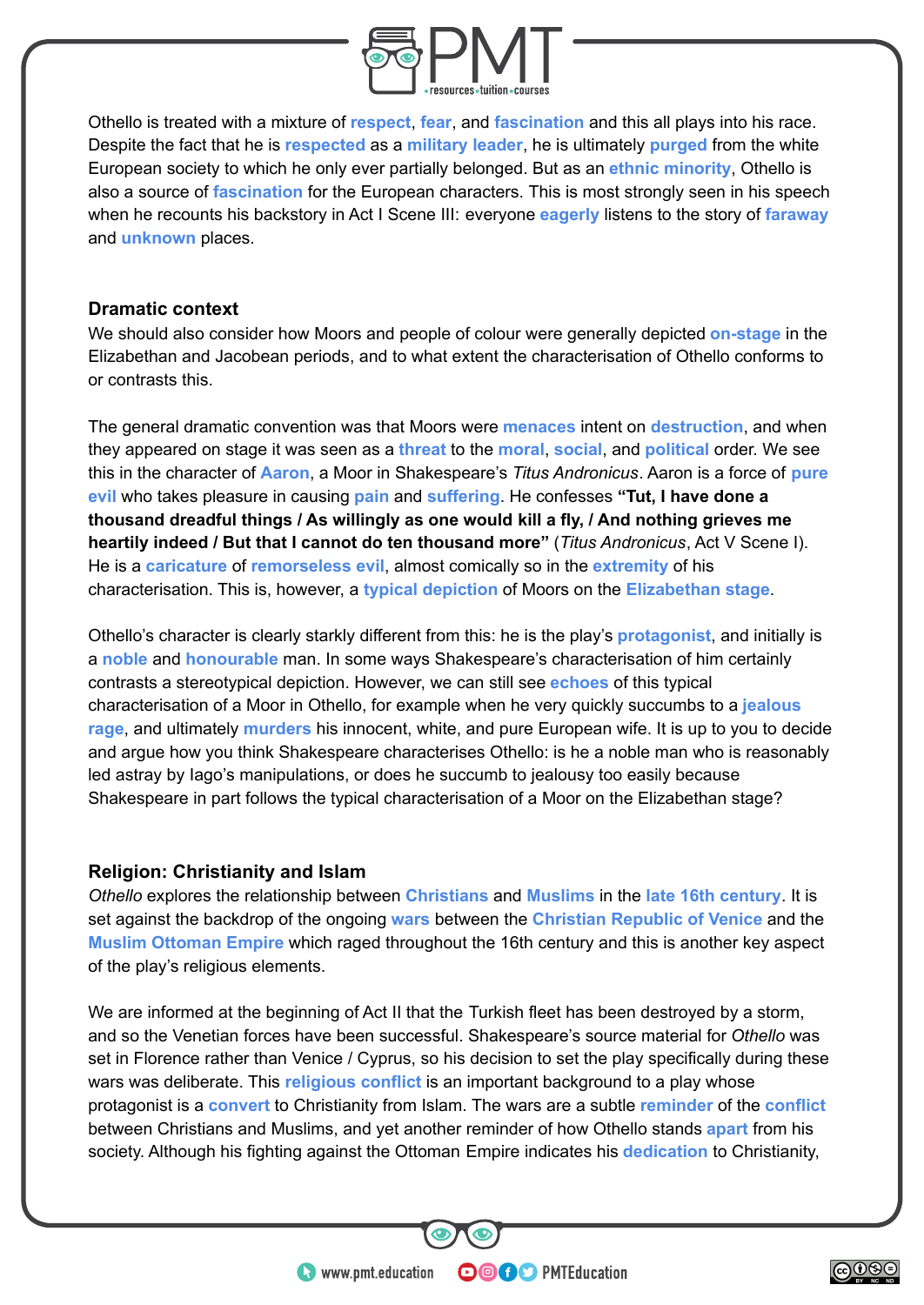

his **Muslim background** is another cause of the Venetians' subtle **distrust** of him. **Religiously-fuelled hatred** is perhaps another motive for Iago's destructive manipulations.

One other key concept of the Elizabethan / Jacobean period that is grounded in religion is the **Great Chain of Being**. This concept informs several of Shakespeare's works and it is the notion of a **hierarchy** of all creation, from God at the very top, down through the angels, to kings and other men, to animals, and then plants. In *Othello* specifically, this hierarchy informs Iago's **derogatory** descriptions of Othello. He frequently compares him to an **animal** (**"black ram", "Barbary horse", "the beast with two backs"** (Act I Scene 1)). Since we know that animals were considered **lower** than humans in the Christian hierarchy ordained by God, Iago perceives Moors and people of African descent to be **less than human** in his eyes, and in the eyes of God as well.

#### **Women and Marriage**

Women were **subordinates** to men during the 16th and 17th centuries, and we see this manifested in *Othello*. When they married, everything they owned became their husband's possession;

wives themselves were even considered one of their possessions. Fathers were expected to choose a husband for their daughters, as Brabantio expects to do for Desdemona. He also considers her to be under his ownership and accuses

Othello of being a **"foul thief"** (Act I Scene II) who has stolen her.

#### **EXAM TIP**

You can consider the position of women in society, and in a marriage, when answering a question on love and relationships.

Desdemona has few rights and is subordinate to her husband. In her first lines in the play, she says that she is **"bound"** to both her husband and her father, and owes him a **"duty"** (Act I Scene III). Although Desdemona is **strong-willed** and does **defy** Othello when convincing him to forgive Cassio, she is ultimately a **passive** character who is **powerless** in the face of her husband's anger.

Emilia is another important female character. She is even more **oppressed** than Desdemona: by her husband, her mistress, and to an extent Othello as well as she serves under him. She is **powerless** throughout most of the play. Despite her **distrust** of her husband - she knows that he is **"wayward"** (Act III Scene III) - she still takes Desdemona's **handkerchief** as he demanded because, as his wife, she is **bound** to him according to the social order. However, by the end of the play, Emilia speaks the **truth**. She **exposes** Iago's manipulations, insisting that **"I am bound to speak"** (Act V Scene II), even when he threatens and eventually stabs her. By the final Act of *Othello*, the normal social order has been so disrupted by Othello's murder of Desdemona, Emilia is now free to speak up for herself and to **contradict** the **patriarchal hierarchy**. However, her exposure of the truth comes too late to achieve any real change: Desdemona is dead, Othello kills himself in regret and grief, and Emilia herself is killed by Iago for her disobedience.

One other point to bear in mind when considering the position of women in society is the particular **stereotypes** of Venetian women. Venice was thought of as a city famous for the freedoms and the liberality it offered its inhabitants, and as a result of this reputation it was thought of as a place of **sexual freedom** as well. This manifests in *Othello* when the male characters are quick to assume that their wives are unfaithful: Othello quickly believes that Desdemona has cheated on him and in fact calls her the **"whore of Venice"** (Act IV Scene II), and Iago is also suspicious that Emilia has